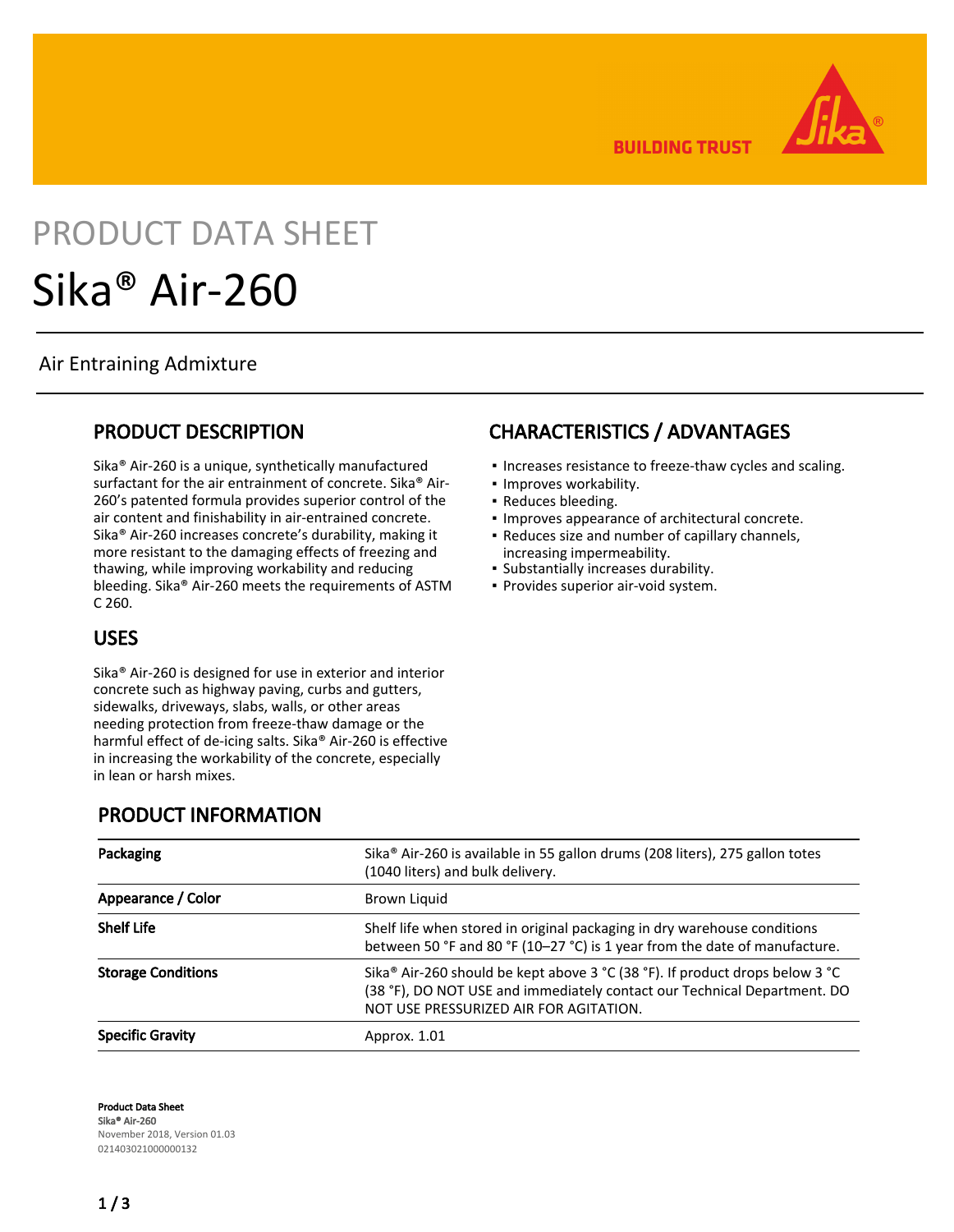| <b>Recommended Dosage</b> | The recommended dosage range for Sika® Air-260 is 0.1 to 6.0 ounces per<br>100 lbs. (7 to 400 ml / 100 kg) of cementitious material. Various concrete<br>materials, slump, ambient air temperature, additions of pozzolanic materials,<br>mixing time, and type and brand of cement will affect dosage rates. It is<br>recommended that trial mixes be conducted in order to determine the<br>dosage to obtain the required percentage of entrained air. In addition, a<br>regular program of air tests should be instituted in order to adjust the dosage<br>to changing conditions.<br>Please contact your local Sika representative or Sika's technical service<br>department at 1-800-933-7452 for any assistance in dosage<br>recommendations. |
|---------------------------|-----------------------------------------------------------------------------------------------------------------------------------------------------------------------------------------------------------------------------------------------------------------------------------------------------------------------------------------------------------------------------------------------------------------------------------------------------------------------------------------------------------------------------------------------------------------------------------------------------------------------------------------------------------------------------------------------------------------------------------------------------|
| <b>Mixing</b>             | Measure the required quantity per batch manually or with automatic<br>dispenser equipment. Add Sika® Air-260 to mixing water or sand. Do not mix<br>with dry cement.                                                                                                                                                                                                                                                                                                                                                                                                                                                                                                                                                                                |
|                           | <b>Combination with other admixtures:</b> When used in combination with other<br>admixtures, care must be taken to dispense each admixture separately into<br>the mix. Combination with other admixtures may affect the amount of<br>entrained air in the mix. If multiple admixtures are used, actual air content<br>should be verified as per applicable ASTM standards to ensure desired level<br>of air entrainment is achieved.                                                                                                                                                                                                                                                                                                                |

#### BASIS OF PRODUCT DATA

Results may differ based upon statistical variations depending upon mixing methods and equipment, temperature, application methods, test methods, actual site conditions and curing conditions.

### OTHER RESTRICTIONS

See Legal Disclaimer.

## ENVIRONMENTAL, HEALTH AND SAFETY

For further information and advice regarding transportation, handling, storage and disposal of chemical products, user should refer to the actual Safety Data Sheets containing physical, environmental, toxicological and other safety related data. User must read the current actual Safety Data Sheets before using any products. In case of an emergency, call CHEMTREC at 1-800-424-9300, International 703-527-3887.

#### **LEGAL DISCLAIMER**

- KEEP CONTAINER TIGHTLY CLOSED
- KEEP OUT OF REACH OF CHILDREN
- NOT FOR INTERNAL CONSUMPTION
- FOR INDUSTRIAL USE ONLY
- FOR PROFESSIONAL USE ONLY

Prior to each use of any product of Sika Corporation, its subsidiaries or affiliates ("SIKA"), the user must always read and follow the warnings and instructions on the product's most current product label, Product Data Sheet and Safety Data Sheet which are available at usa.sika.com or by calling SIKA's Technical Service Department at 1-800-933-7452. Nothing contained in any SIKA literature or materials relieves the user of the obligation to read and follow the warnings and instructions for each SIKA product as set forth in the current product label, Product Data Sheet and Safety Data Sheet prior to use of the SIKA product.

SIKA warrants this product for one year from date of installation to be free from manufacturing defects and

Product Data Sheet Sika® Air-260 November 2018, Version 01.03 021403021000000132



**BUILDING TRUST**